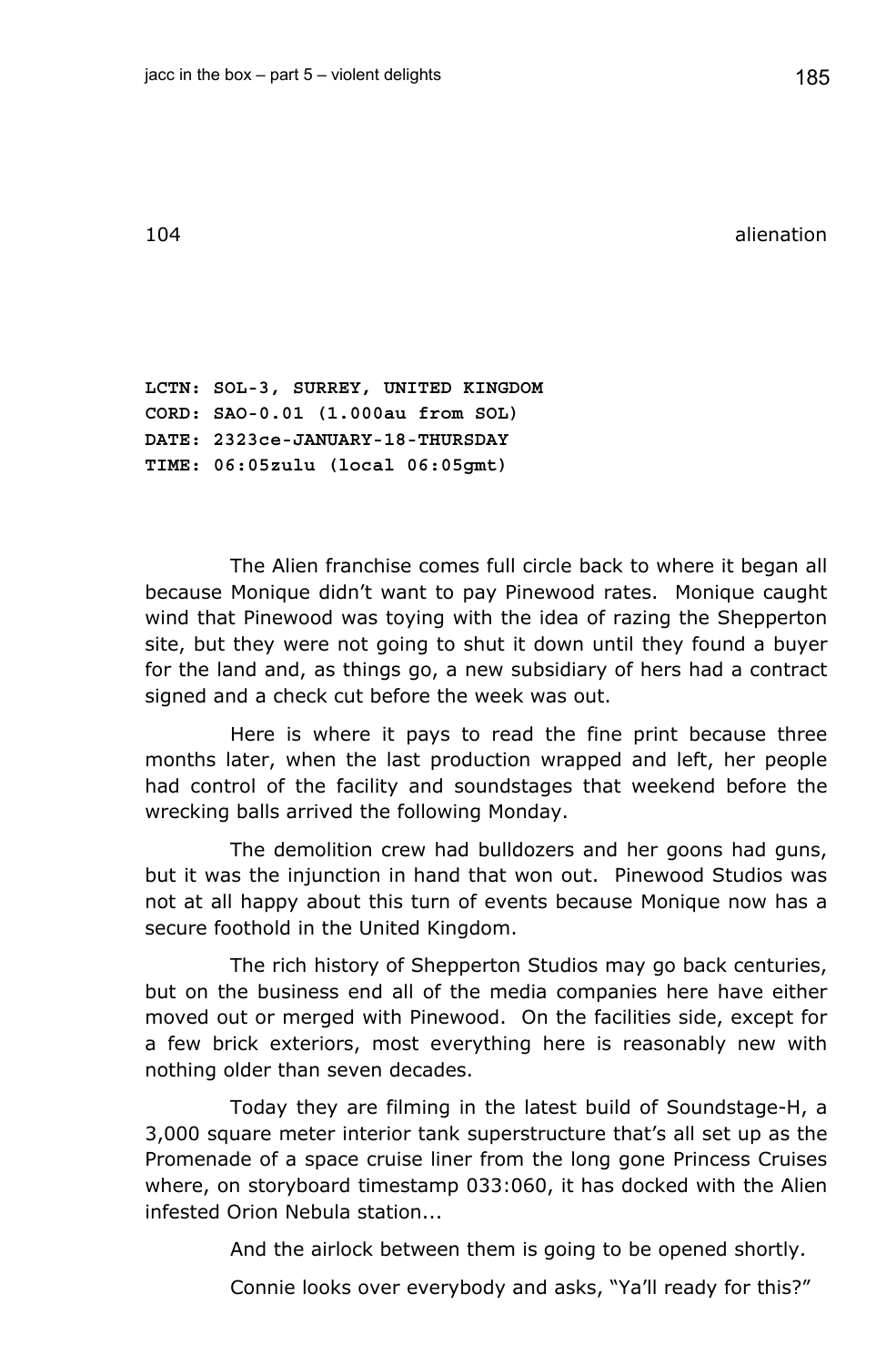With the cast and crew giving a quick cheer, Connie motions towards Monique who steps out, then clasps her hands together while speaking up for all to hear, "*Mesdames et messieurs*, here we are on day one of shooting number four, Alienation!" With everyone nodding and saying things like, *yup*, she continues, "It's a tight schedule so my desire is for you to cooperate with *Mademoiselle Sanchez* and keep our sites on target. Her eye, *mise en scène*, in preproduction is very much like her father's. And, remember, early and under means?"

The crew laughs, "Bonuses!"

She smiles, "*Oui!* So, with that in mind...break a leg."

Carlos speaks up with, "As second unit director on Alienus, Connie did a fantastic job with the pick-ups and stunts, and you all know it, but here on Alienation *she* is large and in charge—not me." Carlos points to Monique, himself, then Connie, "It's her money, my production but, as director, the final word is hers. Don't forget that."

Carlos gestures towards his nineteen-year-old daughter.

Connie steps out and soon points towards Angela, "Aliens ran three months over schedule because of her shit."

Angela, standing between Monique and Brittney, having pulled away from the makeup chair, goes, "Wha'? The fuck!"

Connie laughs at her, "Yea, 'cause of you, bitch!"

The camera assistant quietly snickers one of her impromptu lines from Aliens, "Hey, there's a monster under my bed! Anybody?"

With everybody laughing at that, the key grip finishes the line, "Okay, fine, I'll just be dead then!"

Connie says to Angela, "So, when am I right?"

Monique throws out, "We love Angela's *joie de vivre!*"

Carlos smiles at Angela, "Don't listen to 'em! Just be yourself, hon. Don't change you."

From the back, Jessica pipes up, asking, "Do I get a vote?"

With Angela shaking her head, *no*, and everyone laughing, Connie points out, "With her mouth the shooting script becomes a moving target, so we have to look to the storyboards as our bible. Between the DOP, scripty, continuity and me, we got our work cut out for us so..." She looks to Brittney and the other actors, "If she strays from the sides just roll with it. I want your natural reactions and any snappy comebacks if they pop into your head!"

Eight asks, "Even if it's a serious scene?"

"If you get rattled or flustered, I'll be honest, sometimes that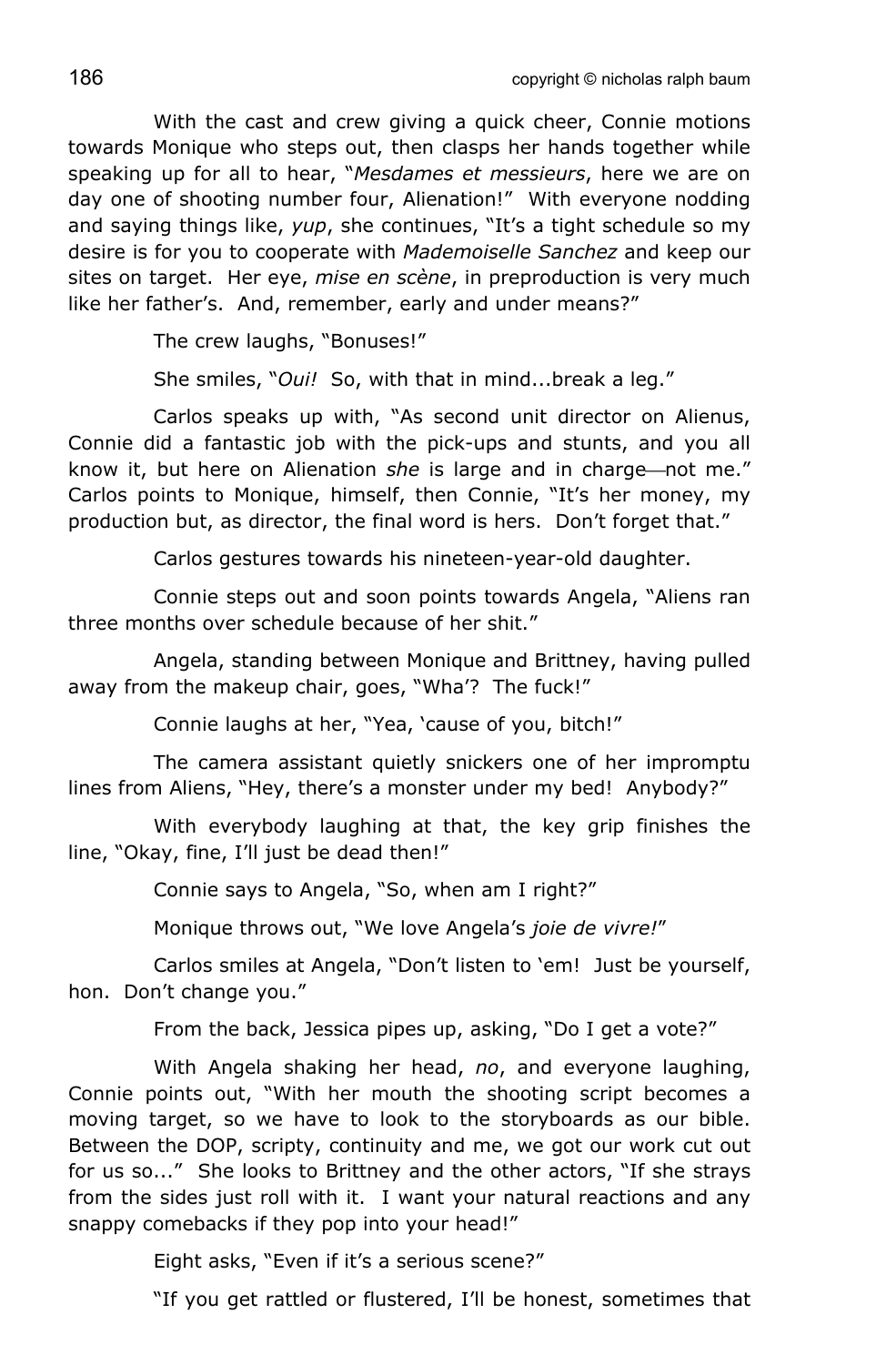shit is gold! Think on your feet and do your best to finish the scene without breaking stride. Going forward, instead of us changing the boards on the fly, we'll shoot from-the-hip footage and angles around her *"script enhancements"* and deal with it in post."

Angela snarks, "Didn't know I was that popular 'round here!"

"I wouldn't go that far!" Connie laughs, then motions for the cinematographer, aka the DOP, to take the floor, "Benny."

Benny says, "We had the extras here this last week shooting atmospheres so we're ready to run the skinny's in to trash the place." He waves towards the thirty very thin motion actors in green screen outfits, with long alien heads strapped on, who give him a thumbs up. Benny then goes, "Now, this is for everybody, let's stick to the day's call sheet, don't stray from it and, for fuck's sake, get out of the way of the C2's so they can get their bloody scans between claps!"

 With him done, Connie throws out, "Most of you have asked so, to clear the air, yes, we're shooting two endings. In the last five minutes before the credits, either our beloved Corporal Hicks lives or he dies, but this all rides on the contract with Mikhail Popov."

The funny thing is, it's only Samantha, standing in the back with Jessica, Jacob, Michelle, Brie, Diego and little Nigel, who can get away with talking to Mikhail Popov like this, "Why ya whinging poofter! You gonna keep these people hangin' by their wobblies?"

Mikhail was not expecting that so he belly laughs, "Well, with my contract up after this one we're tryin' to determine if it's the fans the story or budget that should be served in the end?"

Brittney asks, "But, you already know what it's gonna be?"

She shakes her head, *no*, when Connie asks, "He tell you?"

Carlos throws out, "Remember your NDA's! Talk 'bout any of this and you won't even bonus a breadstick from Olive Garden."

Connie speaks up, "Guys, yea, we already know the ending but we're still shootin' both, but this I can say. We're purposefully leaking the rushes two months before release, so what is leaked—"

Angela drolls, "Is not the ending, d'uh!"

"Right, it'll be a red herring." Connie nods, then shifts her posture to say, "Look, proper fan service is tossing 'em curve balls when we can. Episodes four and five is virgin territory and the outside has no idea what's comin' to the screen." Connie then points towards Angela with a laugh, "Oh, and your idea for an alien popping out of a walrus, we're gonna write that in for five!"

Angela chirps, "Cool!"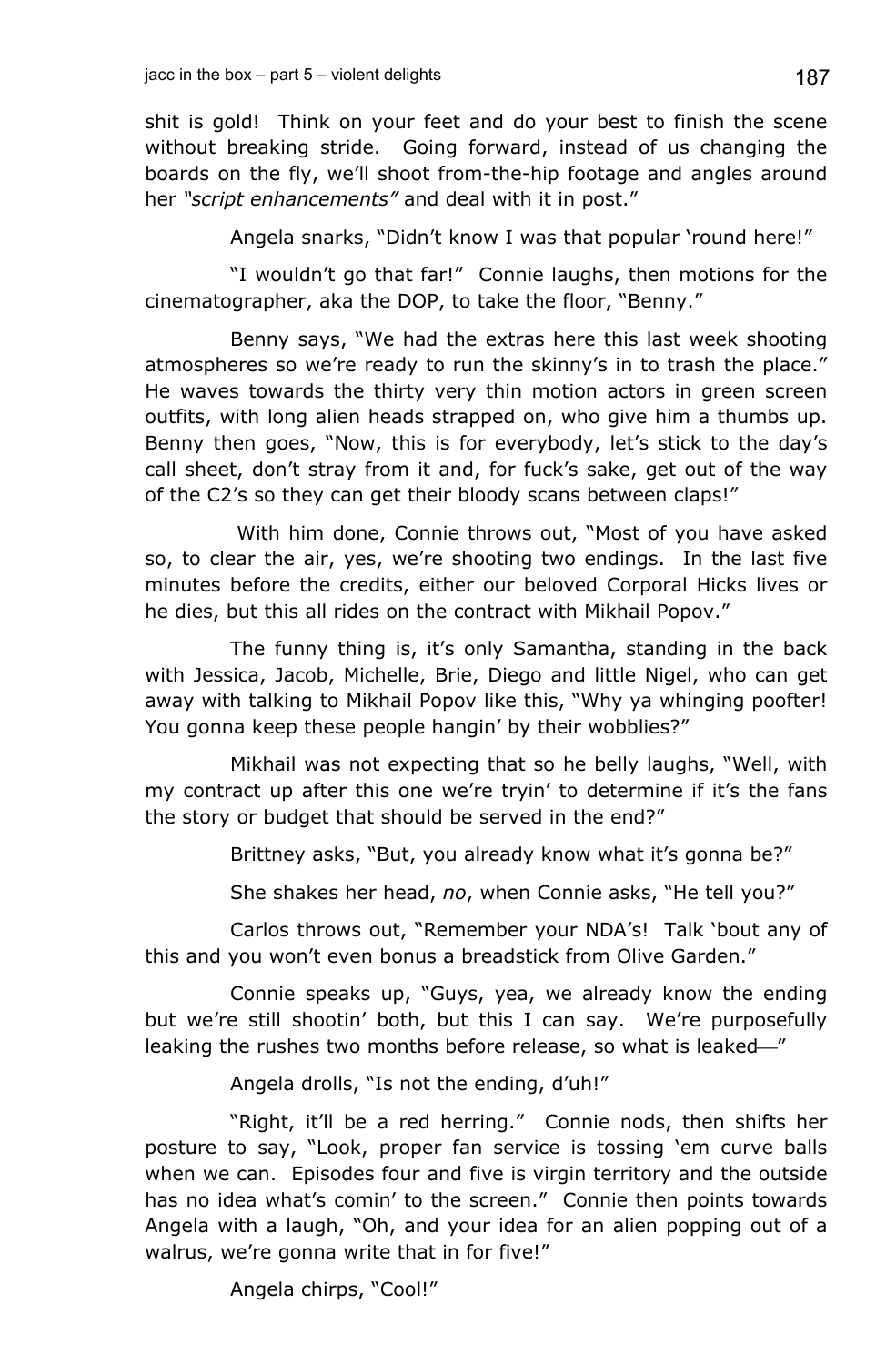Everyone perks up hearing that one, with Carlos laughing, "She's not outrunning it, she'll be able to outwalk the thing!"

Mikhail snorts, "Can you imagine the shit that'll come out of her mouth with that one?"

Connie nods, "Exactly!"

Angela goes, "You'll hear it when we shoot it!"

"Anything else?" Connie then checks the time and announces, "If that's it, then it's a hot set in fifty minutes, people!"

With Monique and Carlos walking over to see Jacob and the rest of their visitors on the side, the Makeup Supervisor barks at Angela, "Get your lil' booty into my kitchen, girl!"

Before she walks away, Connie asks, "Got the veneers?"

Angela bares her teeth, showing both of her top secondary incisors covered with a green dental veneers, where Connie nods with approval while Angela points to the hairdresser, "Gotta go get fugly!"

A student film crew has been following Connie, making a documentary of her as a director on a major production at such a young age, so Connie says to them, "You got ten until lunch."

The producer/interviewer says, "Let's pick up on what you were saying about Angela. Why she's a problem?"

"What did we cover earlier?"

"We talked about her being underage, which is a given for any child actor. Then her being short and petite, which you said is a huge plus when casting younger characters like Newt."

Connie nods, "Okay, I remember. For her those are positives becase she's so flexible. The negatives specific to her consists of two things. The biggest one is Angela going off script constantly."

"How often does she do that?"

"It's all the time. Then, did you just see that face of hers?"

"Yes, she's beautiful."

"That's without makeup! We gotta tone it down a bit, like she said, we gotta fugly her up or her lines don't work." Connie then puts her hands out like a set of scales, "In this industry, the more beautiful someone is—the more they and comedic delivery are in opposition. Her mouth and her face are polar opposites so they can cancel each other out if we didn't dog her up just a tad. When we give her face character, every line she nonchalantly pukes out work miracles!"

"That makes no sense."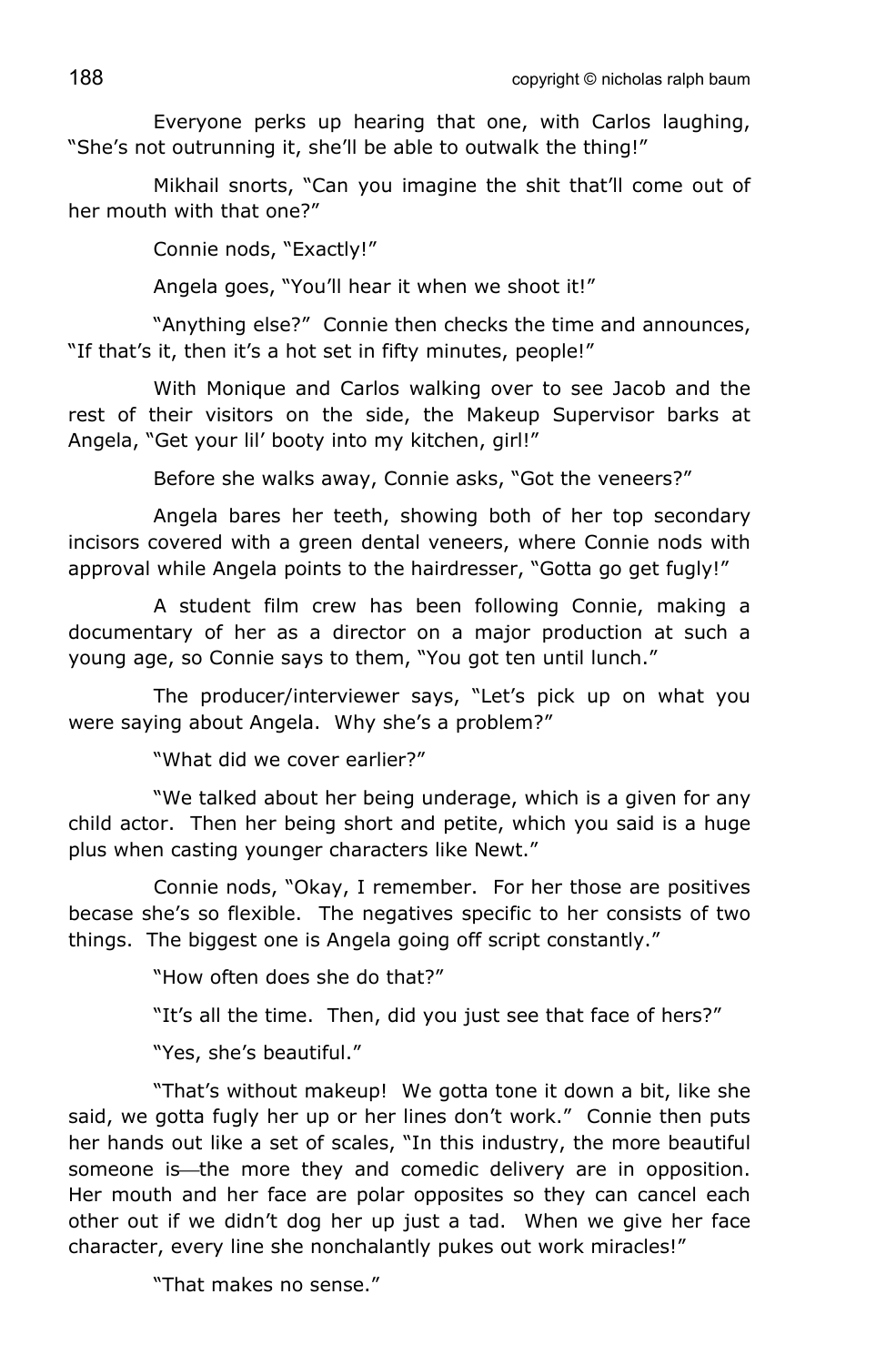"Well, that's just the way it is! Maybe when she gets older the people will see her for what she really is and it won't matter then, but that's what we gotta fight with right now. As for what we're calling "the mouth" going off script, the first take is inevitably the one we wanna use but the reactions from the other cast members who are in frame don't always jive because they weren't ready for it. Nobody is, so after two films under the belt we got a fix. If we can think on our toes we can shoot in counterpoint immediately. If not then we'll have to mask or CG around her going off script in the edit. We already blocked for the extra shots to stay on schedule and on budget."

"How often does she go off script again?"

"Almost all the time?"

"You're kidding!"

"Yea, purdy much!" Connie puts up a hand to emphasize, "Look, we've learned how to work around it so, now, the writers and the cast love having her on set. Where my father was pulling his hair out during Aliens, with all the impromptu work arounds, it was not near as bad during the Alienus shoot. This time in preproduction we think we figured how deal with *the mouth* and prepared for it."

"She doesn't take any of this seriously, does she?"

"Truth? If she ever does she'd be out of a job."

Monique and Carlos step up to their visitors and Monique says to Jacob and Michelle, "The wedding was *un délice!* Thank you for having us in attendance!"

Michelle points out, "Aaah, you're family?"

"One should always show appreciation, *madame*."

Carlos asks Diego, Brie and Nigel, "You guys enjoy the tour?" With all three nodding, *yes*, Carlos then springs on them, "Connie has a surprise for you...wanna get eaten by monsters?"

With Diego laughing under her breath, Brie rears back going, "What, you want us to extra, like right now?"

Carlos smiles big, "We had wardrobe ready for you, but what you three are wearing would work perfectly! We'll get some shots in right now in the Promenade gift store and shoot you guys getting jumped and eaten in there after the main rush."

Monique points out, "The clock is ticking!"

Michelle smiles big, "I think you three should."

Brie asks Nigel, "Wanna get eaten by some monsters?"

They all crack up when he grins and says, "Bloody brilliant!"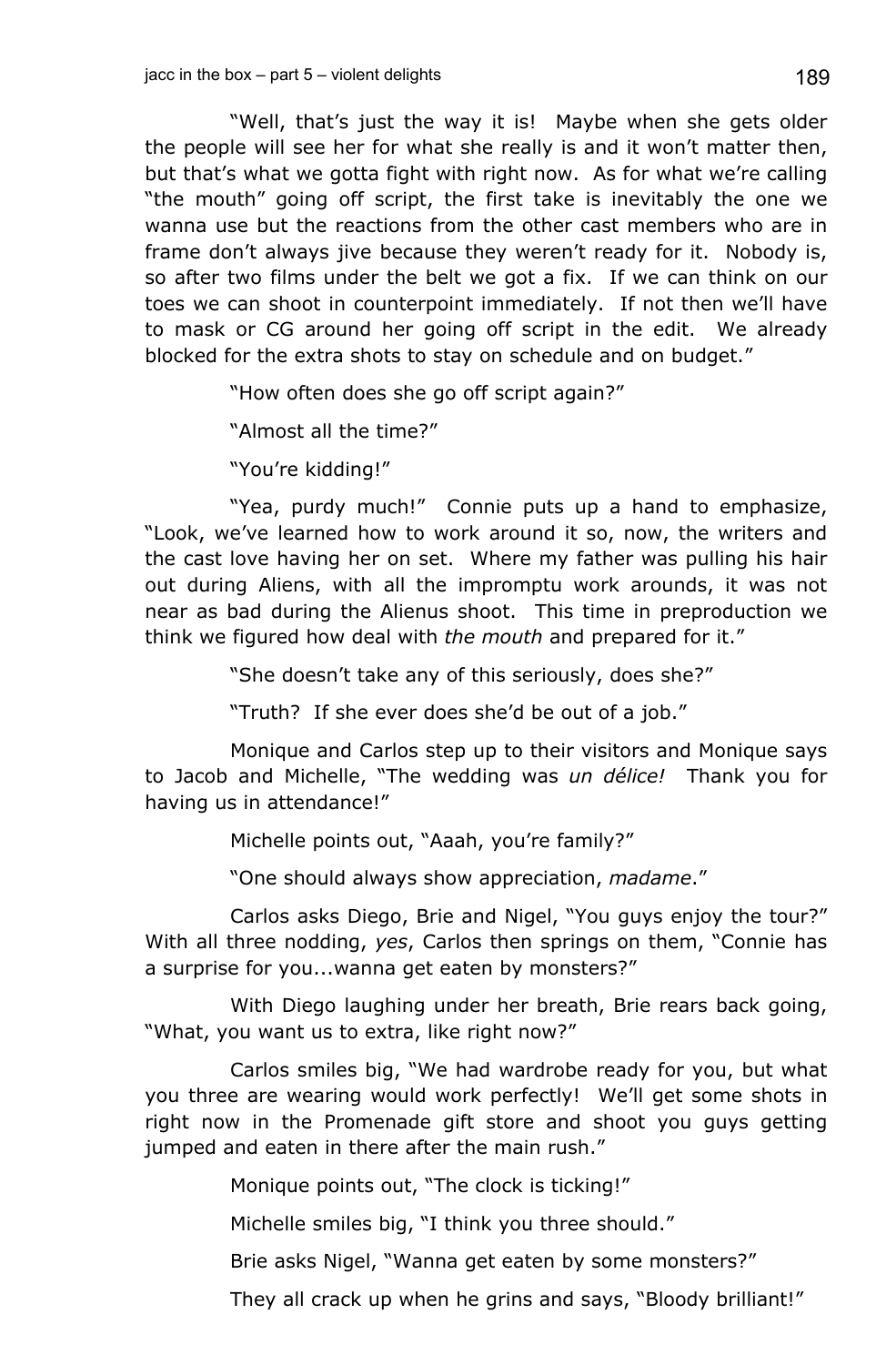With Carlos taking the three over to Benny, Monique says to Jessica and Samantha, "We were not expecting you on set today?"

Jessica goes, "We're here to see pop."

Monique turns to Samantha and quips, "Would you like to get eaten by monsters? I think we can arrange something?"

Samantha smiles, "You would like that, wouldn't you."

Monique stares at her for a moment, then, "As competitors, on paper, the fact is we have very little actual cross-over, so I've been giving it some thought. When you are done talking to Jacob in the SCIF outside, I would love a moment to slip in and bend your ear."

"Bend it now if you think you can?"

"We're both being hounded by...stars who want a slice of the pie on top of their normal compensation, and my effort to move as much from the return column to load and costs brings *moi...a toi!*"

Samantha looks around for the wrong ears, then, "So, you too are building ancillaries to gobble up your prod-budgets."

"Competitively, yes, for quite some time, and since the two of us together control, what, sixty-five percent of the studio square footage in the core English speaking countries, well, I have a modest proposal for you to consider."

"Elevator pitch, love?"

"Think of the possible benefits if we predate on each other?"

Samantha understands clearly, "Net should remain a fiction."

"Indeed!" Monique smiles, "With today's gargantuan budgets and box office it's a tragedy how little we realize for the effort."

Jessica calls out to Samantha, "Let's do this."

With Jacob and Jessica heading to the SCIF, Samantha turns back to Monique and, "Okay, come see me when they step out."

Monique goes, "I'll keep Madame Kiel entertained!"

With Samantha catching up to Jacob and Jessica, when she's out of earshot, Michelle says, "It's Michelle now."

"Even though the strings are tenuously thin, you are family. Yet, per your station, you deserve respect."

"I'm just a gunship pilot."

"Who has made a huge splash for the good in her new post. So, let me know what I can do to help you succeed."

Michelle wonders, "You think I can make a difference?"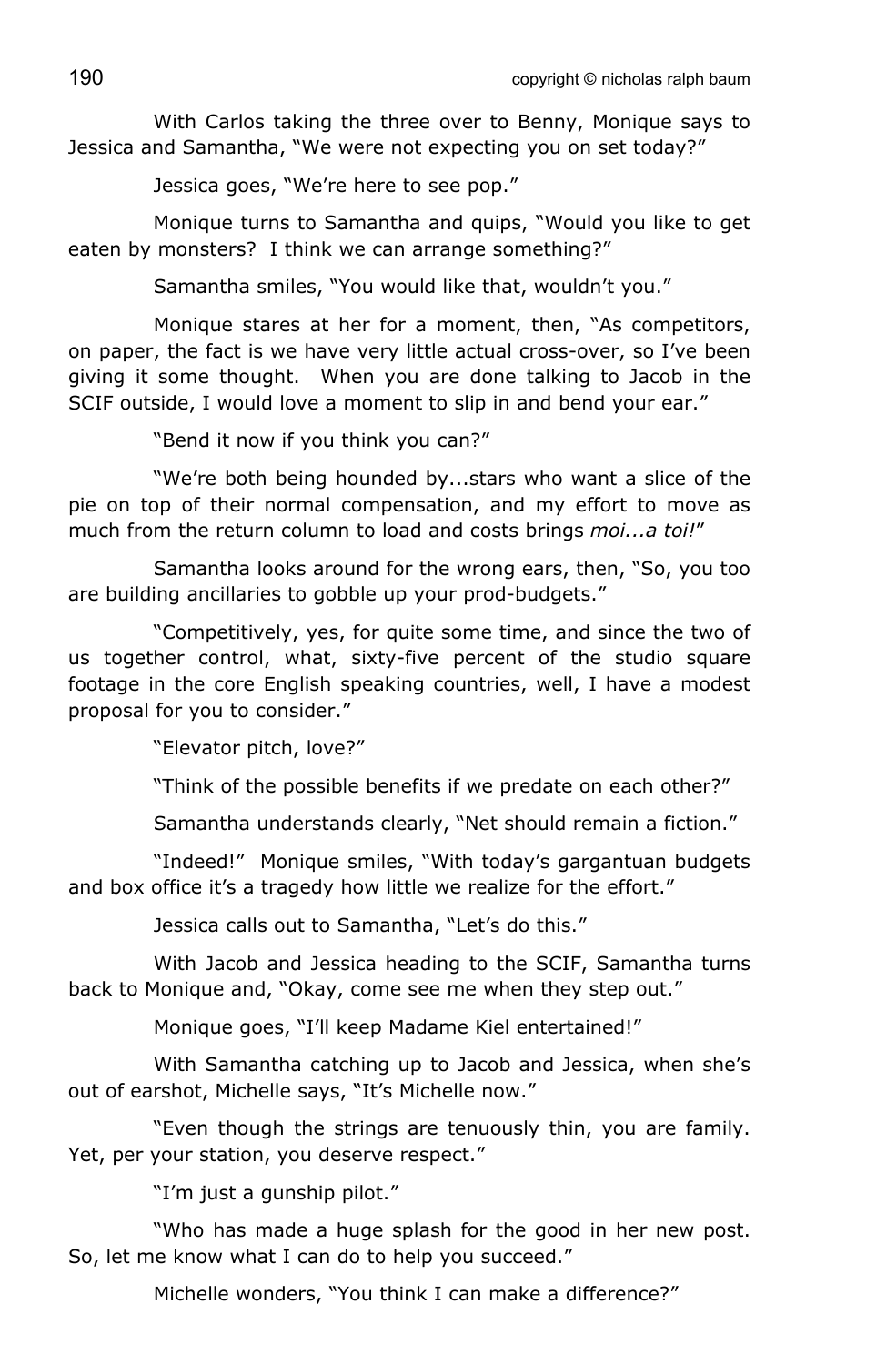"You already have." Monique wonders while nodding towards the three entering the SCIF, "Is this what I think it is?"

"Your guess is as good as mine, but yea, it's obvious."

Monique tries to do a brit accent, "Oh, how bloody dreadful."

Michelle almost laughs at the bad accent, turns to look at her, "I'm curious, why would that be dreadful?"

Monique shrugs, then throws out, "If Madame Hartcourt and I become family then...I'll be obligated to play nice."

## 01100111-01110111-01100011-01110100-01100100-00111111

Inside the SCIF security conference room, Jacob turns around towards Jessica and asks, "Ready for the first?"

Jessica shrugs, "Same thing as always, right?"

Samantha dares to ask, "Same thing...as...as what?"

Jacob tells her, "Scarab here goes in and fiddle fucks around for an hour or two. Shopping, whatever. On her way out she does a pick up for us and skedaddles at least half an hour before we drop."

"And you can keep getting away with this because?"

Jacob shrugs, "She has City of New Sydney immunity."

"She's riding around in one of your vessels!"

Jessica points out, "It's registered as a lease."

Samantha's eyebrows rise, "That's just...bonkers!"

Jacob goes, "It's within the ROE's, Sam."

Jessica thinks about what Seth said a couple of days ago, and asks, "How long do you think we can keep getting away with this?"

"Just make sure you're out before you need to be out."

Samantha asks, "What kind of load we talkin' 'bout?"

"People, ya know, on the ground observers."

She points at him, "You mean, spies."

"I wouldn't put it that way, but-"

Samantha throws out, "I'm coming with!"

Jacob's face scrunches up, "Unless you two are married or engaged to fit a cover story, then that'll be a hard no."

Jessica and Samantha glance at each other, where Jessica breaths deep and says, "Since you brought it up."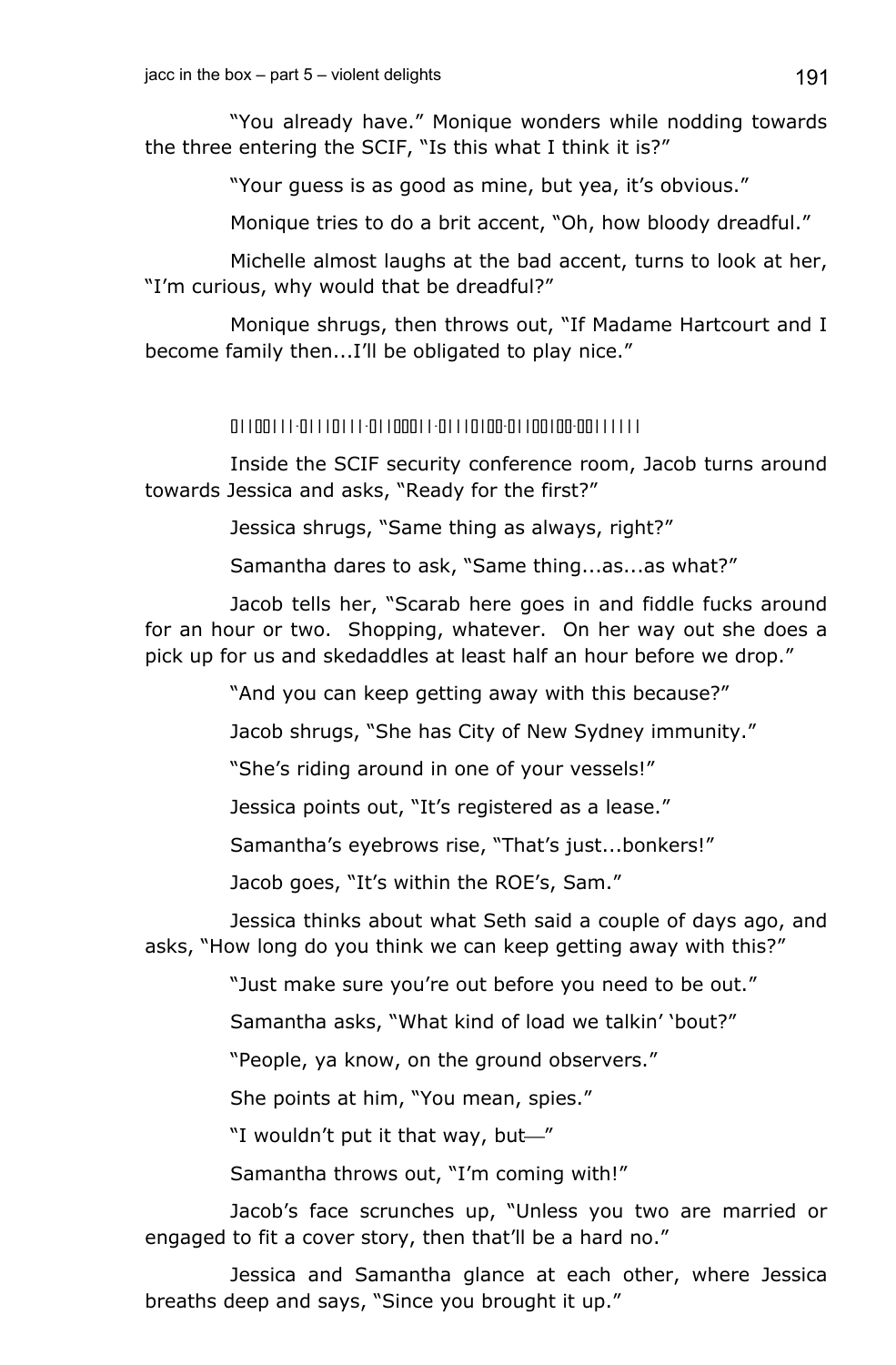That went right over Jacob's head when he says, "What up?"

Samantha snorts a small laugh and turns to Jessica to say, "You weren't kidding!"

"He's a guy-guy!"

"Subtlety not a strong suit?"

It dawns on him as Jessica says, "It depends on the subject."

Jacob nods, "No...I get it. It took a second to sink in."

Samantha goes, "By the look on your face, my father was on point about you. You are a closeted traditionalist."

Jacob starts to chuckle, "No, I'll be okay with this."

With him laughing harder she asks, "My father was wrong?"

"No, he was right, but after Diego I can cope with anything!"

Jessica throws out, "Told you two not to worry."

Jacob is full on laughing while saying, "I...I was always worried about the poor dumb slob you were going to marry, but NOW I have nothing to worry about!" Trying to catch his breath, he points at Samantha, "You're just as much of an asshole as she is!"

Samantha beams, "Why, thank you!"

"Don't mention it!"

"So, I'll be happy to go now!"

Jacob huffs like a bull, saying to himself, "Jacob, you had to open your big fucking mouth."

Jessica points out, "Father, these missions are a cakewalk, and this will be the only way to shut her up about what I do."

Samantha laughs at Jessica, "Speak for yourself!"

"We have a deal! This will be your one and only ride-along."

Jacob wonders, "Why does my gut say, no?"

"Your gut always says no when it comes to me."

"Promise that you'll leave Maui on time."

"When does something ever fuck up on these runs?"

"There's always a first!" Jacob shakes his head, then says, "Okay, the pickup is in fourteen days. I want her fitted for a JACC and trained inside ten or it's a no-go."

Samantha is delighted, "Smashing!"

Jacob snarls, "This run had better be fucking uneventful."